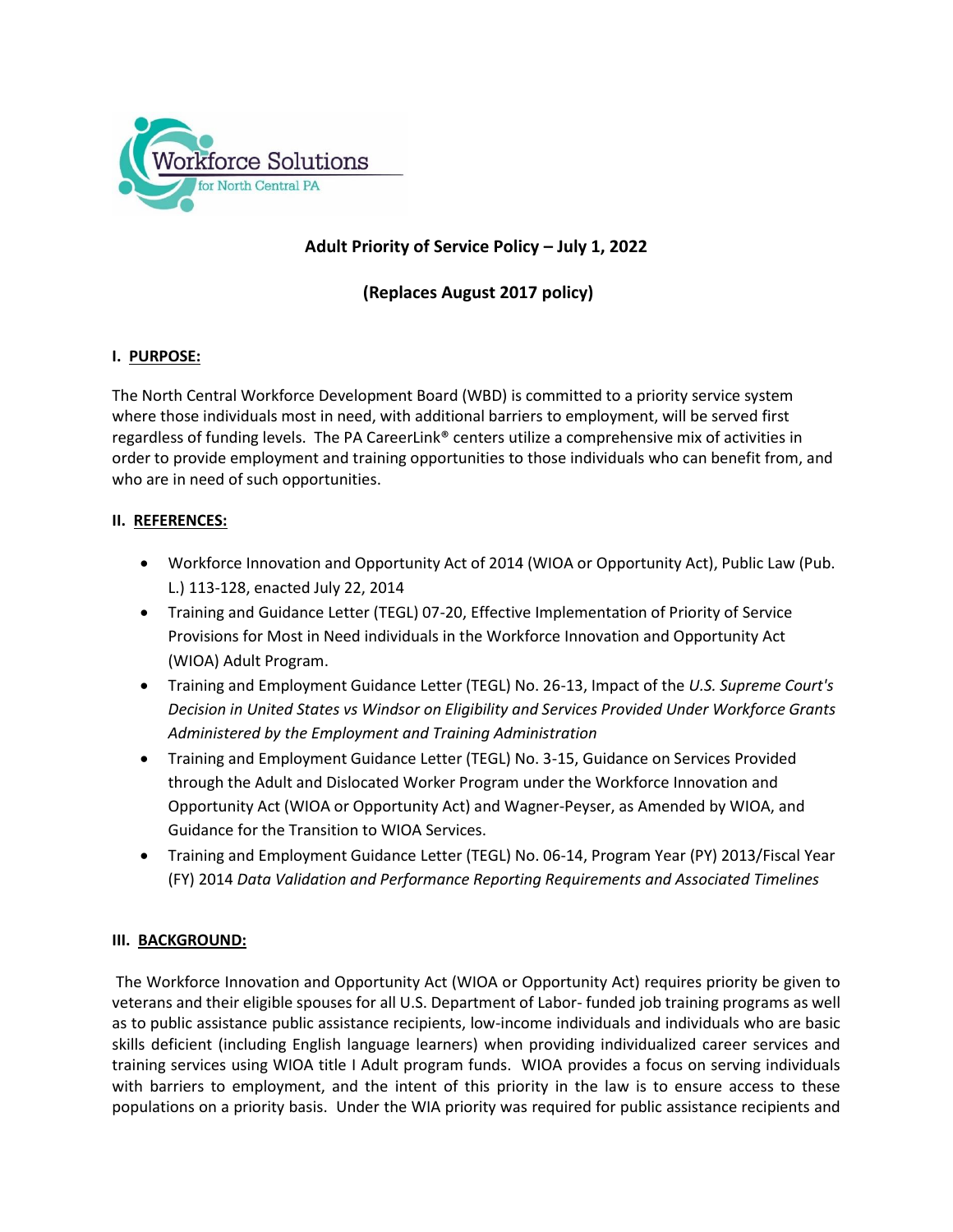other low-income individuals when funds were limited. Under the WIOA, priority of service is required regardless of the funding levels and also is expanded to include individuals who are basic skills deficient.

### **IV. DEFINITIONS:**

**A. "Veteran"** is a person who served on active duty in the military service (of the U.S.) for a period of more than 180 days and who was discharged or released with other than dishonorable discharge; or was discharged or released from active duty because of a service-connected disability; or was discharged as a member of a reserve component under an order to active duty pursuant to Section 672(a), (d), or (g), 673 or 673(b) of Title 10, who served on active duty during a period of war or in a campaign or expedition for which a campaign badge is authorized and was discharged from such duty with other than a dishonorable discharge.

- **B. "Eligible spouse"** is an individual who is the spouse of any of the following:
	- a) Any veteran who died of a service-connected disability;
	- b) Any member of the Armed Forces serving on active duty who, at the time of their spouse applying for the priority, is listed in one or more of the following categories and has been so listed for a total of more than 90 days:
		- i. Missing in action;
		- ii. Captured in the line of duty by a hostile force; or
		- iii. Forcibly detained or interned in the line of duty by a foreign government of power
	- c) Any veteran who has a total disability resulting from a service-connected disability, as evaluated by the Department of Veterans Affairs; or
	- d) Any veteran who died while a disability was in existence.

A spouse whose eligibility is derived from a living veteran or service member (i.e., categories b. or c. above) would lose his or her eligibility if the veteran or service member were to lose the status that is the basis for the eligibility (e.g., if a veteran with a total service-connected disability were to receive a revised disability rating at a lower level). Similarly, for a spouse whose eligibility is derived from a living veteran or service member, that eligibility would be lost upon divorce from the veteran or service member.

C. **"Individuals with barriers to employment"** includes: displaced homemakers; low-income individuals; Indians, Alaska Natives, and Native Hawaiians; individuals with disabilities; older individuals; ex-offenders; homeless individuals; youth who are in or have aged out of the foster care system; individuals who are English language learners, have low literacy levels, or face substantial cultural barriers; eligible Migrant and Seasonal Farm Workers; individuals within two (2) years of exhausting lifetime eligibility under TANF; single parents (including pregnant women); long-term unemployed individuals; and members of other groups identified by the Governor.

D. The Adult priority of service applies to individualized career services and training services. **"Individualized career services"** include comprehensive and specialized assessments, development of an individual employment plan, group and individual counseling, career planning, short-term prevocational services, internships and work experiences, workforce preparation activities, financial literacy services,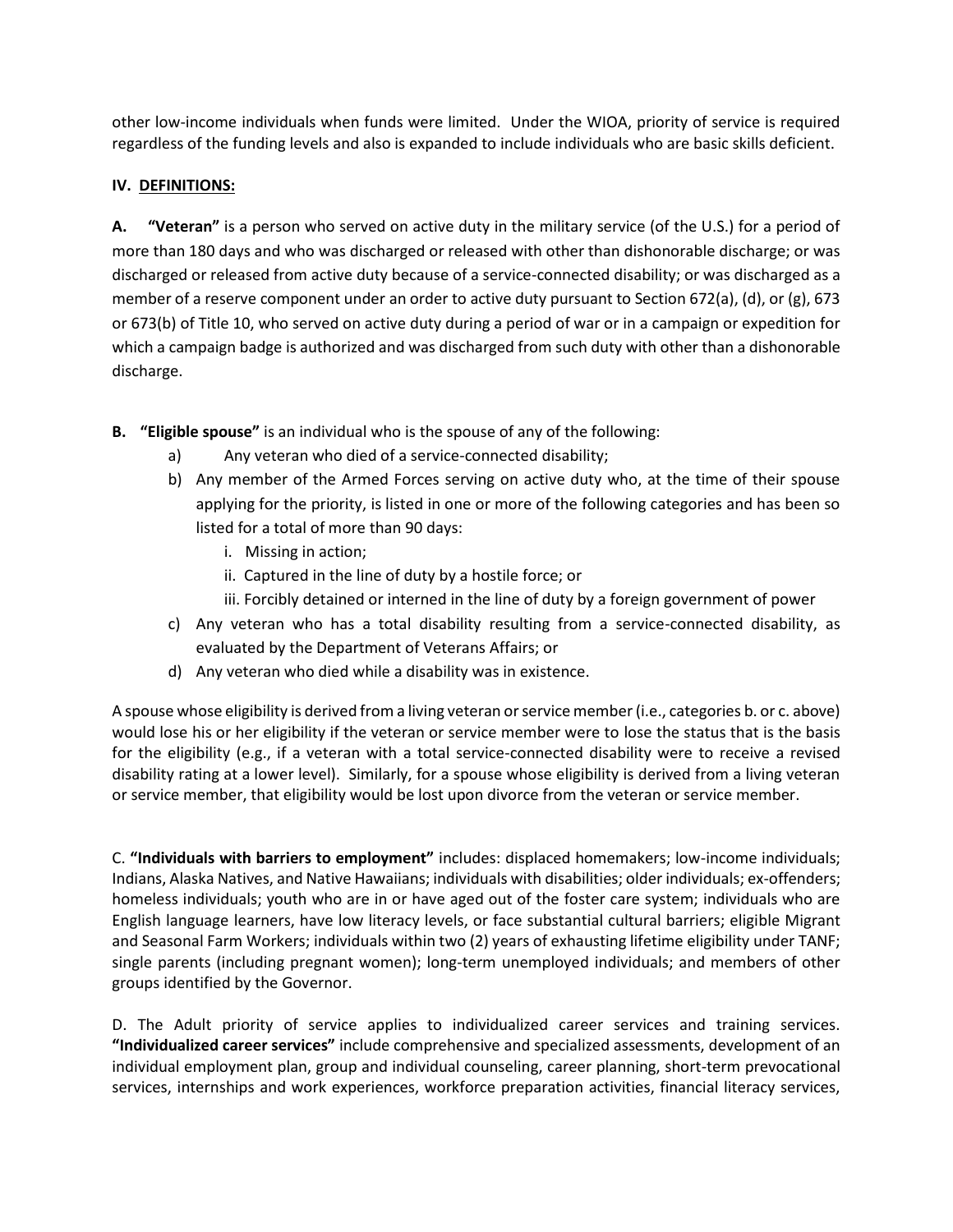out-of-area job search and relocation assistance, and English language acquisition and integrated education and training programs.

**E. "Statutory priority groups"** – are groups given priority of service in compliance with the statutory requirements of WIOA. The three (3) groups of individuals targeted for priority when providing individualized career services and training services in the WIOA title I Adult program are: public assistance recipients; low-income individuals; and individuals who are basic skills deficient.

1. *"Recipients of public assistance"* includes individuals who receive, or in the past six (6) months have received, or are a member of a family that is receiving or in the past six (6) months has received, assistance through one (1) or more of the following:

- Supplemental Nutrition Assistance Program (SNAP);
- Temporary Assistance for Needy Families (TANF)
- Supplemental Security Income (SSI); or
- State or local income-based public assistance.
- 2. *"Low-income"* includes:
	- Recipients of public assistance (defined above);
	- Individuals in a family with total income below the poverty line or 70% of the lower living standard income level;
	- Homeless;
	- Foster youth;

 A recipient of or is eligible to receive a free or reduced-price lunch under the Richard B. Russell National School Lunch Act; or

 Individuals with disabilities with individual income below the poverty line or 70% of the lower living standard income level.

3*. "Basic skills deficient"* is defined as an adult who is unable to compute or solve problems, or read, write, or speak English, at a level necessary to function on the job, in the participant's family, or in society.

## V**. POLICY:**

Local workforce areas are required to have Adult priority of service policies and procedures in place that include:

- Local procedures for determining priority during the eligibility process and enrollment;
- Criteria and procedures that will be used to assess priority for basic skills deficient individuals;
- Any local discretionary priorities that will be established in addition to the three (3) statutory priority groups, the data to support the need for the local priority, and the documentation that will be required from an individual for the local priority; and
- Local procedures for internal monitoring of the goal to serve a minimum of 50.1% of Adult participants from the priority target groups.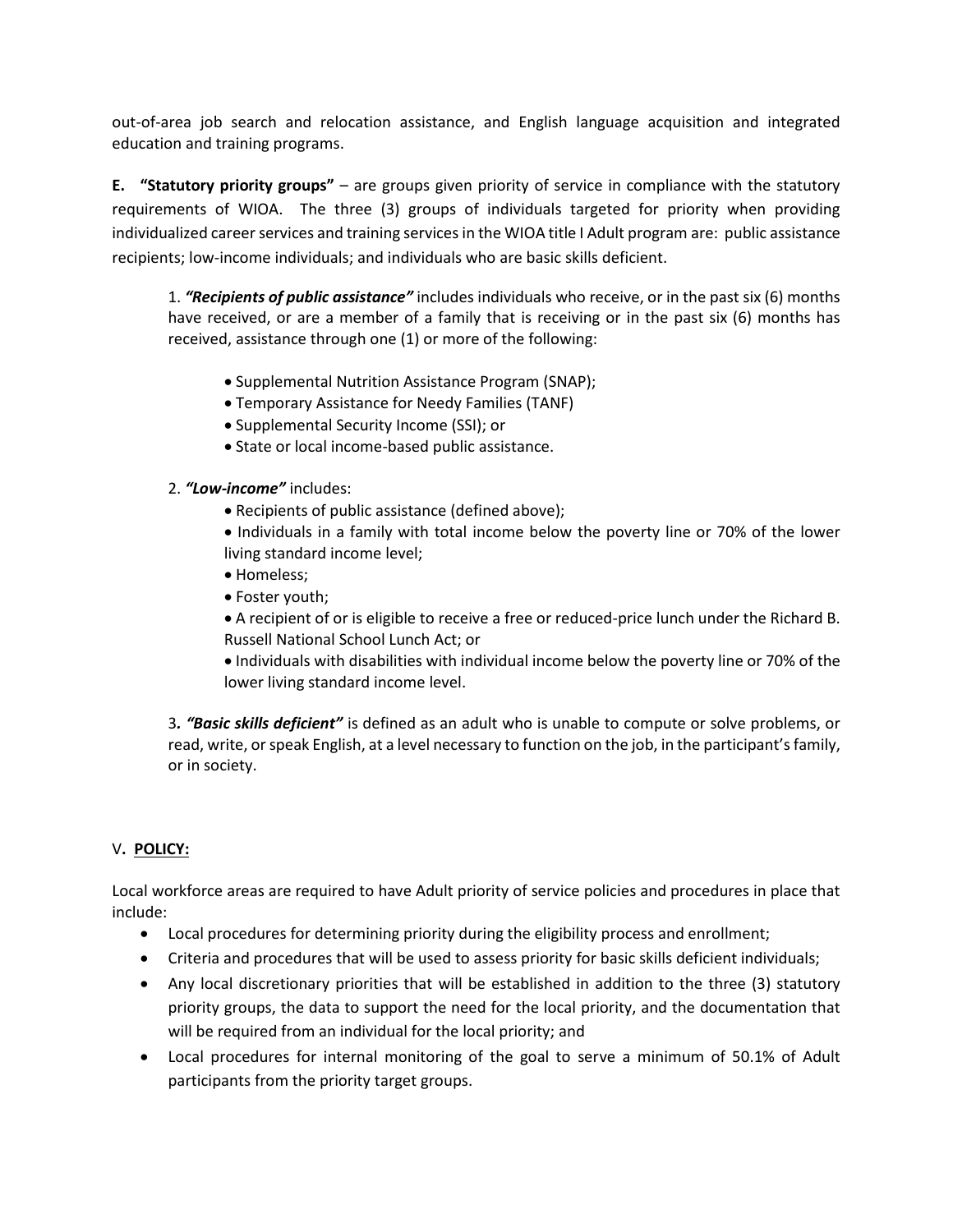## *A. What it means to provide priority of service:*

Priority of service means that individuals in the statutory priority groups (public assistance recipients, lowincome individuals, individuals who are basic skills deficient) are given priority over other individuals for receipt of individualized career services and training services funded by the WIOA title I Adult program. Veterans and eligible spouses within these groups receive priority over non-veterans. Adult priority is determined for the targeted groups during eligibility and enrollment.

## *B. Veteran's Priority of Service Across Programs:*

Eligible veterans and eligible spouses receive the highest priority of service across all programs and funding streams in WIOA. Example, an eligible veteran who is also a dislocated worker will receive priority of service in the dislocated worker program. Likewise, an eligible spouse who is 20 years old and a displaced homemaker would receive priority of service as a WIOA out-of-school youth in the Title I Youth program (after the appropriate Title I OSY eligibility determination is made).

## *C. Interaction of the adult priority and veterans' priority of service:*

The priority of service for veterans and eligible spouses applies across all qualified employment and training programs. The priority of service for public assistance recipients, low-income individuals and individuals who are basic skills deficient is a statutory priority that applies only to the receipt of individualized career services and training services in the WIOA title I Adult program. Local boards may establish a local discretionary priority that also gives priority to other individuals specifically for the receipt of individualized career services and training services in the WIOA title I Adult program. With regard to the priority of service for veterans and eligible spouses, priority of service for the WIOA title I Adult program must be applied in the following order:

1. Veterans and eligible spouses who meet the requirements of a statutory priority (public assistance recipient, low-income individuals, or individuals who are basic skills deficient) and Adult program eligibility must receive the highest level of priority for services;

2. Other individuals (not veterans or eligible spouses) who meet the requirements of a statutory priority (public assistance recipient, low-income individuals, or individuals who are basic skills deficient) and Adult program eligibility then receive the second level of priority for services;

3. All other veterans and eligible spouses who meet Adult program eligibility, then receive the third level of priority for services;

4. Other individuals (not veterans or eligible spouses) who do not meet the requirements of a statutory priority (public assistance recipient, low-income individuals, or individuals who are basic skills deficient), but do meet a local discretionary priority and Adult program eligibility, then receive the fourth level of priority for services;

5. Other individuals (not veterans or eligible spouses) who do not meet the requirements of a statutory priority (public assistance recipient, low-income individuals, or individuals who are basic skills deficient) and do not meet the local discretionary priority, but do meet Adult program eligibility, then receive the fifth level of priority for services.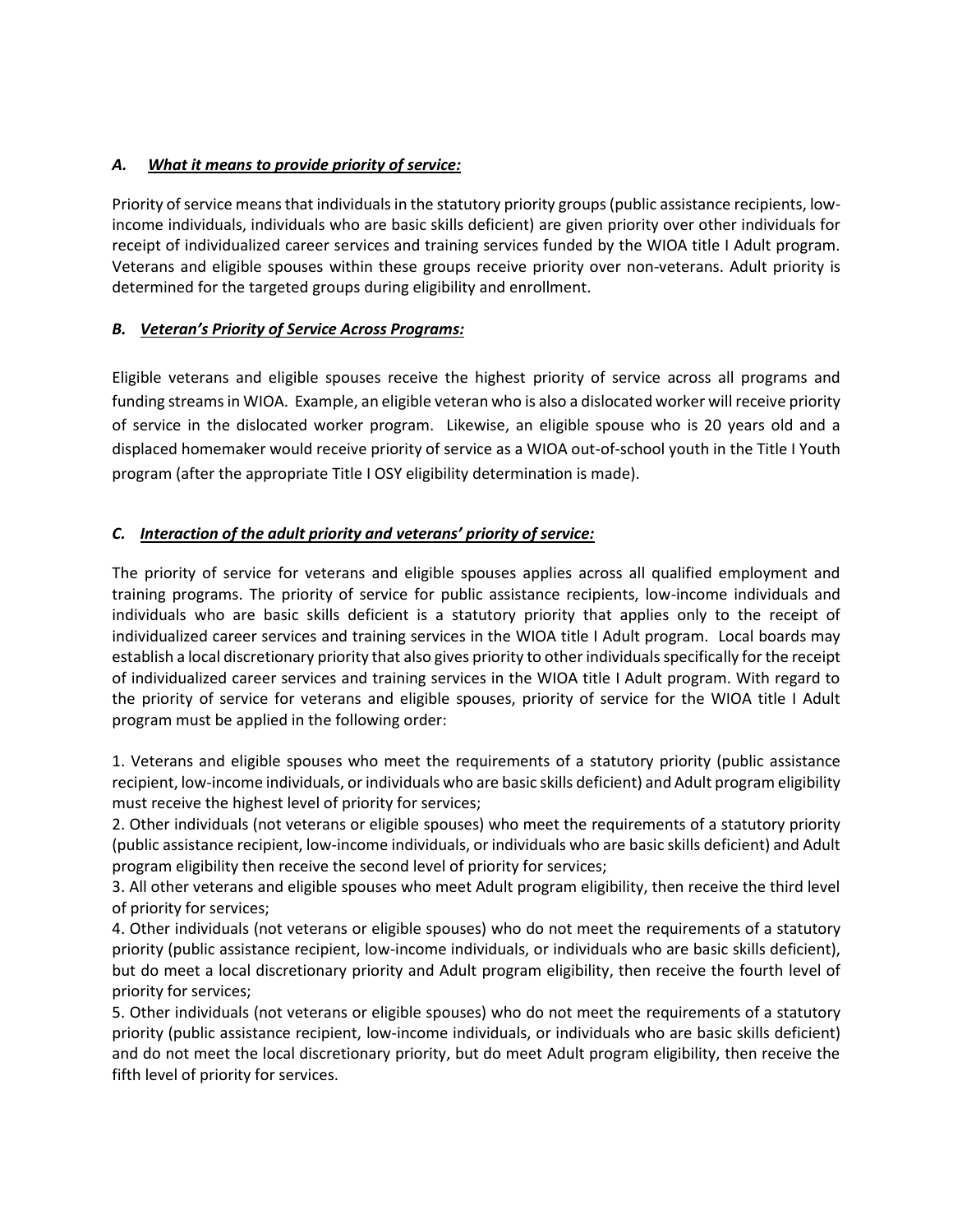### **VI. LOCAL AREA ASSESSMENTS:**

In assessing basic skills, local workforce staff may only use assessment instruments that are valid and appropriate for this target population, and must provide reasonable accommodation in the assessment process, if necessary, for individuals with disabilities. Standardized assessments must be administered following published guidelines and locators/appraisals must be used to determine the appropriate level of use of such assessments.

An adult may be assessed as basic skills deficient through case manager observations and documented in case notes. For example, the career planner may observe that the adult is not able to read or fill out an application form, or does not have basic computer literacy. A case manager may also document basic skills deficient using any one (1) of the following:

- Basic skills assessment questions or test results;
- School records;
- Referral or records from a title II Adult Basic Education program;
- Referral or records from an English Language Learner program.

Case notes must provide an auditable trail back to the source of the verified information. The career planner does not need to keep a hard copy of the information verified in the participant's case file. For example, a career planner verifies an individual is basic skills deficient by viewing school records, specifically, enrollment in a WIOA title II Adult Education/Literacy program. The case notes must include auditable information, such as the name of the school and the date of enrollment, which could allow an auditor/monitor to later retrieve this information.

If a standardized test is used to assess basic skills, the test should include reading, writing, or computing skills. Lacking soft skills or specific skills needed for a particular job may not be used to determine otherwise high-functioning individuals as basic skills deficient.

A youth 18 or older, who was determined basic skills deficient for the WIOA title I Youth Program, may be co-enrolled in the WIOA title I Adult Program without an eligibility redetermination, and be counted as an individual who meets Adult priority of service, if the original determination was made no more than six (6) months prior to the date of co-enrollment.

Local policy may further define the criteria that will be used to identify and document basic skills deficient individuals.

### **VII. LOCAL DISCRETIONARY PRIORITY:**

The North Central Workforce Development Board is not establishing an additional priority to the three statutory priorities at this time. Should a priority be established, the data to support the need for the local priority and the documentation required from the individual will be part of this process.